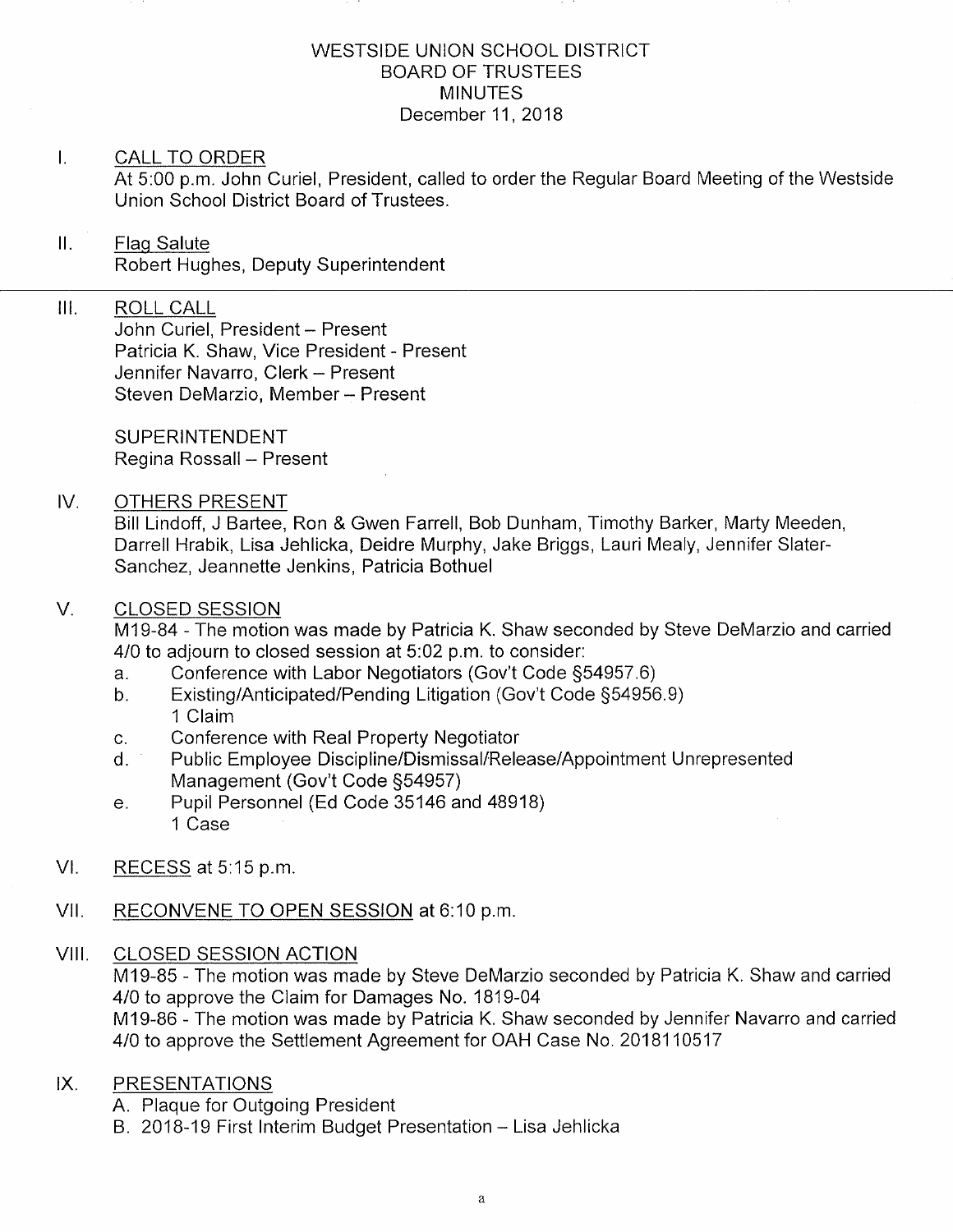Minutes Regular Board Meeting

# X. HEARING SESSION/STAFF REPORTS<br>A. Board Comments:

- - Steve DeMarzio
	- Thank you, Lisa, you do a good job of keeping us abreast of the budget. I feel that California should be number one in per pupil funding.
	- Standards-Based Grades (SBG) Are we addressing issues that the sites have as we go forward? Power School has issues with SBG?
	- Gina PowerSchool is not meant to run two different grading systems but when we<br>transition everyone to SBG, we will not have any issues with PowerSchool. We offered to go out and meet with Gregg Anderson last Wednesday or Thursday, but the staff was not available. Marguerite and her staff met with the GA staff on Monday at iheir staff meeting. Most of our meetings at the other sites had very few parents attend. The principals conducted their last SBG meeting. We have had several meetings at all the sites over the last four years. We have been working with parents and staff who have questions. We have worked out a way to issue student awards with the principals. The SBG videos have been posted on the website.
	- Jennifer Navarro
	- Thank you, Lisa, you always do a great job of simplifying the budget.
	- . Thank you to John for leading our board this last year.
	- . Happy Holidays to everyone.

Patricia K. Shaw:

- . Thank you, Lisa, you always do a good job on your presentation.
- Happy Winter Break

John Curiel

- . Happy Holidays to everyone.
- $\bullet$  Thank you, Lisa, for doing a good job,
- . We have always wanted a uniform system for aìl students and parents. We didn't want SBG to be a burden to our teaching staff. I hope staff who are having problems are coming forward and asking questions,
- . Thank you, Board, for this past year.

### B, Staff Reports:

- 1. Assistant Superintendent Administrative Services Shawn Cabey a. Absent - lll
- 2. Assistant Superintendent Educational Services Marguerite Johnson
	- a. We did have the opportunity to meet with the Gregg Anderson staff yesterday. We appreciate having the entire staff meeting for staff to ask questions. We look forward to having a system that is good for students and parents.
- b. Thank you to all the school sites for your food contributions this past week. We put together 32 boxes of dry goods that will feed a family for two weeks, 3. Deputy Superiniendent - Robert Hughes
- 
- a. Congratulations to Jennifer and John on their re-election and Bill on his election. b. Happy Holidays to everyone. 4. Superintendent Regina Rossall
	-
- - Mrs. Rossall reviewed the following items with the Trustees:
	- a. This is our last week before Winter Break.
	- b. The district office will be closed or there will be limited staffing from December 17-21 and January 2 – January 4. The district office will be closed the 12/21 – 1/1.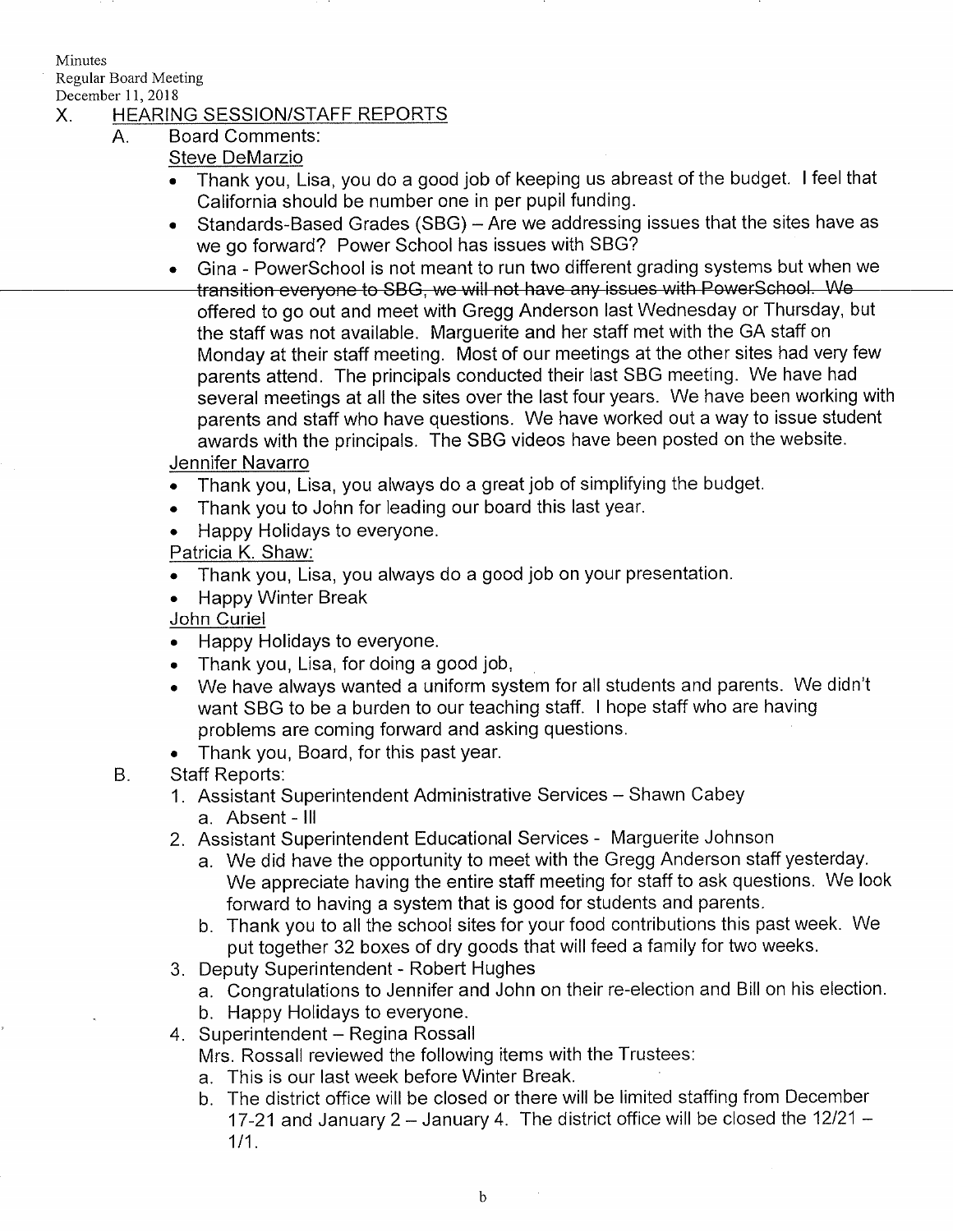Minutes Regular Board Meeting December 11, 2018

- c. Hillview will be having their Band Concert on Wednesday at 6:00 p.m. in the cafeteria.
- d. At the SAVE Foundation Dinner, our dreams were funded at about \$12,000.
- 
- f. Congratulations to Bill, Jennifer and John.

- XI. PERSONAL APPEARANCES<br>A. Westside Union Teachers Association Representative -- Bob Dunham, President<br>Congratulations to everyone who was elected in November. WUTA is very pleased
	- with the outcome. We look forward to a continued strong relationship with the district.
	- B. California School Employee Association Representative - Jeri Holmes, President
	- c. Parent Teachers Association Representative
	- D. WAVE Representative - Jennifer Navarro and Robert Hughes
- xil. ITEMS FROM THE FLOOR - Regular Session
- XIII PUBLIC HEARING

None

# XIV. ANNUAL REORGANIZATIONAL MEETING A. Oath of office

- - 1. John Curiel
	- 2. Bill Lindoff
- 3. Jennifer Navarro B. Election of Officers
	- - <sup>1</sup>. M'19-87 The motion was made by seconded by and carried 5/0 to approve as Patricia K. Shaw President.
		- 2. M19-88 The motion was made by Steve DeMarzio seconded by Patricia K. Shaw and carried 5/0 to approve Jennifer Navarro as Vice President.
		- 3. M19-Bg The motion was made by Patricia K. Shaw seconded by Jennifer Navarro
		- 4. M19-90 The motion was made by Steve DeMarzio seconded by Jennifer Navarro and carried 5/0 to approve Patricia K. Shaw as the Representative to the Antelope
		- 5. M19-91 The motion was made by Patricia K. Shaw seconded by Steve DeMarzio and carried 5/0 to approve Billl Lindoff as the Representative to the West Antelope Valley Educational Foundation (WAVE)

## XV, SEATING OF THE NEW OFFICERS FOR THE BOARD YEAR 2019 - PROCEDURAL MATTERS

- 1. M 19-92 Page i. The motion was made by Bill Lindoff seconded by Steve DeMarzio and carried 5/0 to approve the Schedule of Meeting Dates, Times and Location for the 2019 Board of Trustee Meetings.<br>2. M19-93 - The motion was made by Bill Lindoff seconded by Jennifer Navarro and
- carried 5/0 to approve that the Roberts' Rules of Order, Revised, be adopted as the ruling authority for all questions pertaining to Parliamentary Procedure,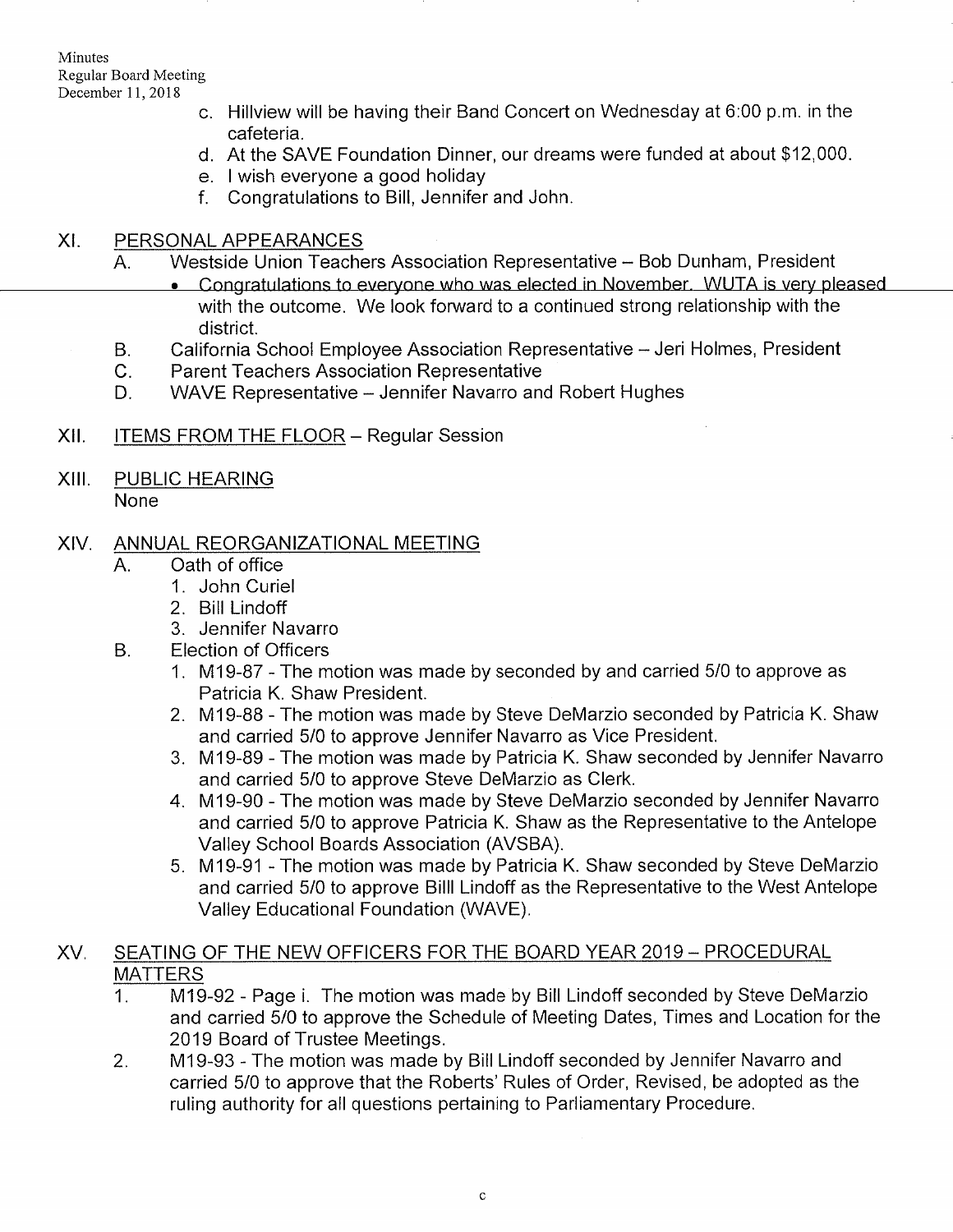## Minutes Regular Board Meeting<br>December 11, 2018

- 3. M19-94 The motion was made by Bill Lindoff seconded by Steve DeMarzio and carried 5/0 to approve the appointment of the District Superintendent, Regina L. Rossall, to serve as Secretary of the Board of Trustees per Board Bylaw 9122.
- 4. M19-95 The motion was made by John Curiel seconded by Jennifer Navarro and carried 5/0 to approve to empower in the following order in the absence of the Superintendent the next in command are members of the Cabinet with the Deputy Superintendent first, Assistant Superintendent Educational Services second and
- Assistant Superintendent Administrative Services third.<br>M19-96 The motion was made by Steve DeMarzio seconded by Jennifer Navarro and 5. carried 410 (John Curiel stepped out) to approve that on behalf of the District the Superintendent, Deputy Superintendent, Assistant Superintendent Educational Services, Assistant Superintendent Administrative Services, Director of Fiscal Services, Director of Student Services, President of the Board of Trustees and/or the Clerk of the Board of Trustees be authorized to sign all documents as the Authorized Agent of the District, and to sign warrants, orders for salary payment, Notices of Employment and Contracts for the period of December 11,2018, until the Organizational Meeting in December 2019.
- M19-97 The motion was made by Bill Lindoff seconded by Steve DeMarzio and carried 410 (John Curiel stepped out) to approve to grant authority to the District Superintendent or designee to submit proposals and applications for state, local and federally supported programs for which the District may qualify.  $6.$
- M19-98 The motion was made by Steve DeMarzio seconded by Jennifer Navarro and carried 410 (John Curiel stepped out) to approve that the District may join the Antelope Valley School Boards Association (AVSBA) and the California School Board Association (csBA). 7
- M19-99 The motion was made by Steve DeMarzio seconded by Jennifer Navarro and carried 410 (John Curiel stepped out) to approve to authorize Members of the Board of Trustees, Superintendent and Cabinet to attend all special executive and regular meetings of the Antelope Valley School Boards Association, with their necessary expenses to be paid from the district's budgeted conference funds. ö

## XVI, BUSINESS SESSION

- Organizational/Governance<br>1. M19-100 Item 1. Approval of the agenda of the Regular Board Meeting of December 11, 2018, as submitted. The motion was made by Jennifer Navarro seconded by Steve DeMarzio and carried 4/0 (John Curiel stepped out).
- 2. M19-101 Items 2a 2f. The motion was made by Steve DeMarzio seconded by Jennifer Navarro and carried 5/0 to approve the consent agenda.
	- Fundraising Authorization 20 to approve the Regular Meeting on December 4, 2018<br>
	2b Fundraising Authorizations<br>
	2c Personnel Report 2d Purchase Orders
	-
	-
	-
	-
	-
- 2e Consultant/Contract Agreement Schedule Revised<br>2f Conference/Workshop Schedule<br>3. ltem 3. The motion was made by seconded by and carried 5/0 to approve the first and final reading of revised Board Policy 2110, Organizational Chart/Lines of Responsibility. Pulled by Administration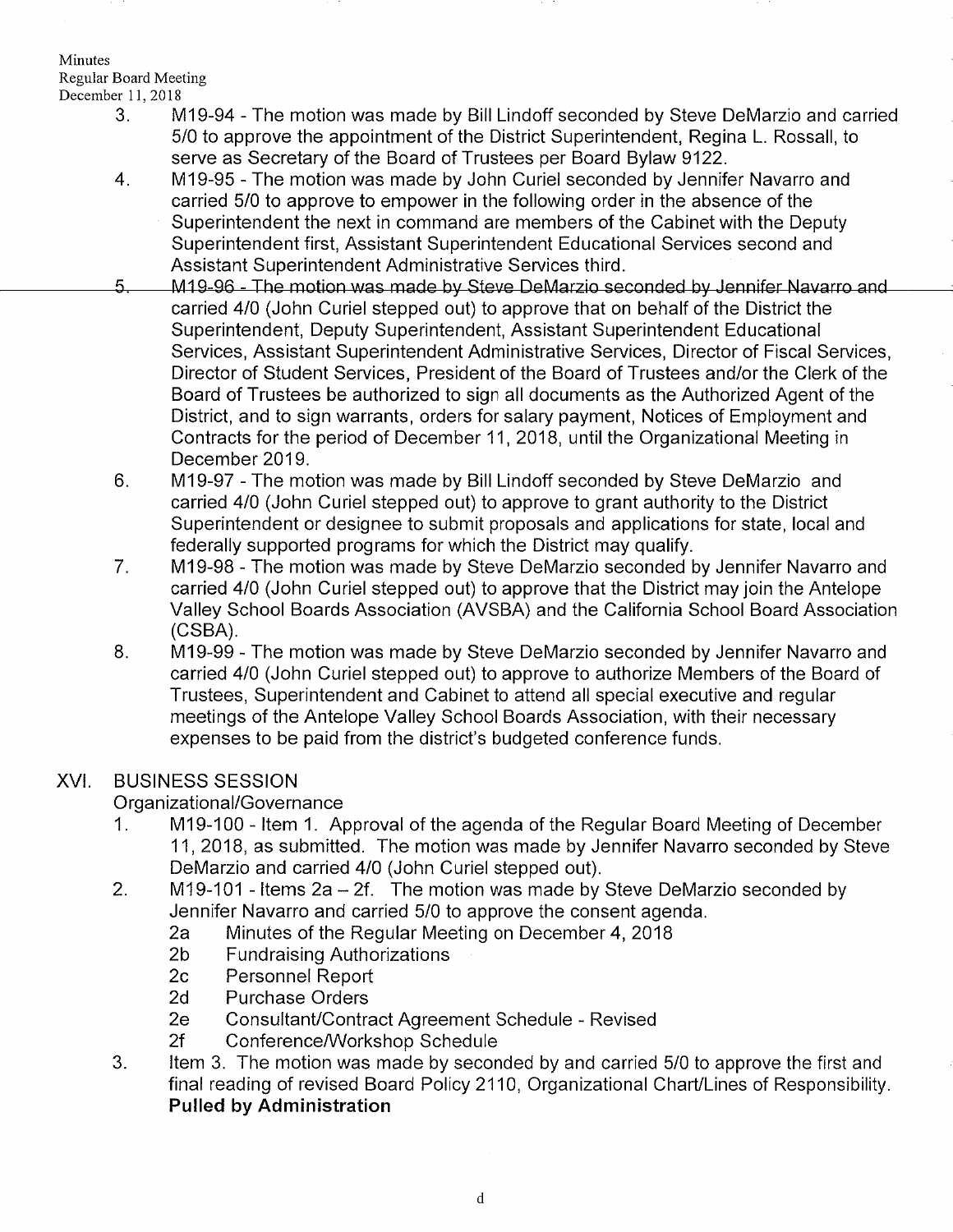## Minutes Regular Board Meeting<br>December 11, 2018

- 4. Item 4. The motion was made by seconded by and carried 5/0 the nomination of to CSBA Region 22 Delegate Assembly to next Board Meeting, December 11,
	- 2018. Pulled by Trustees
- 5. Item 5. Discussion Item
	- . Board Governance

- XVII. EDUCATIONAL SERVICES<br>6. M19-102 Item 6. The motion was made by Jennifer Navarro seconded by Steve<br>DeMarzio and carried 5/0 to approve the presentation and acceptance of the California School Dashboard.
	- M19-103 ltem 7. The motion was made by Steve DeMarzio seconded by Jennifer Navarro and carried 5/0 to approve the second and final reading of the revised Board Policies, Administrative Regulations and Exhibit: 7
		- BP 0410, Nondiscrimination in District Programs and Activities
		- . BP/AR 1312.3, Uniform Complaint Procedures
		- BP/AR 5111, Admission
		- BP/AR 5111.1, District Residency
		- . BP/AR 5125, Student Records
		- . AR/E 5125.1, Release of Directory lnformation
		- . BP 5131.2, Bullying
		- BP/AR 5145.13, Response to Immigration Enforcement
		- BP/AR 5145.3, Nondiscrimination/Harassment
		- . BP 5145.9, Hate-Motivated Behavior
		- BP 6161.3, Toxic Art Supplies

- XVIII. BUSINESS<br>8. M19-104 Item 8. The motion was made by Jennifer Navarro seconded by Steve<br>DeMarzio and carried 5/0 to approve the 2017-18 Developer Fee Annual Report
	- 9. M19-105 Item 9. The motion was made by John Curiel seconded by Steve DeMarzio and carried 5/0 to approve Resolution 19-06, Temporary Extraordinary Approval Authorizations.
	- 10. M19-106 ltem 10. The motion was made by John Curiel seconded by Steve DeMarzio and carried 5/0 to approve the first reading of the revlsed Board Policy and Administrative Regulation
		- . AR 3350, Travel/Conference Expenses
		-
	- BP 3514.1, Hazardous Substances 11. M19-107 ltem 11. The motion was made by John Curiel seconded by Bill Lindoff and carried 5/0 to approve the 2018-19 First Interim Budget.

# XIX. NEW BUSINESS

None

XX. UNFINISHED BUSINESS None